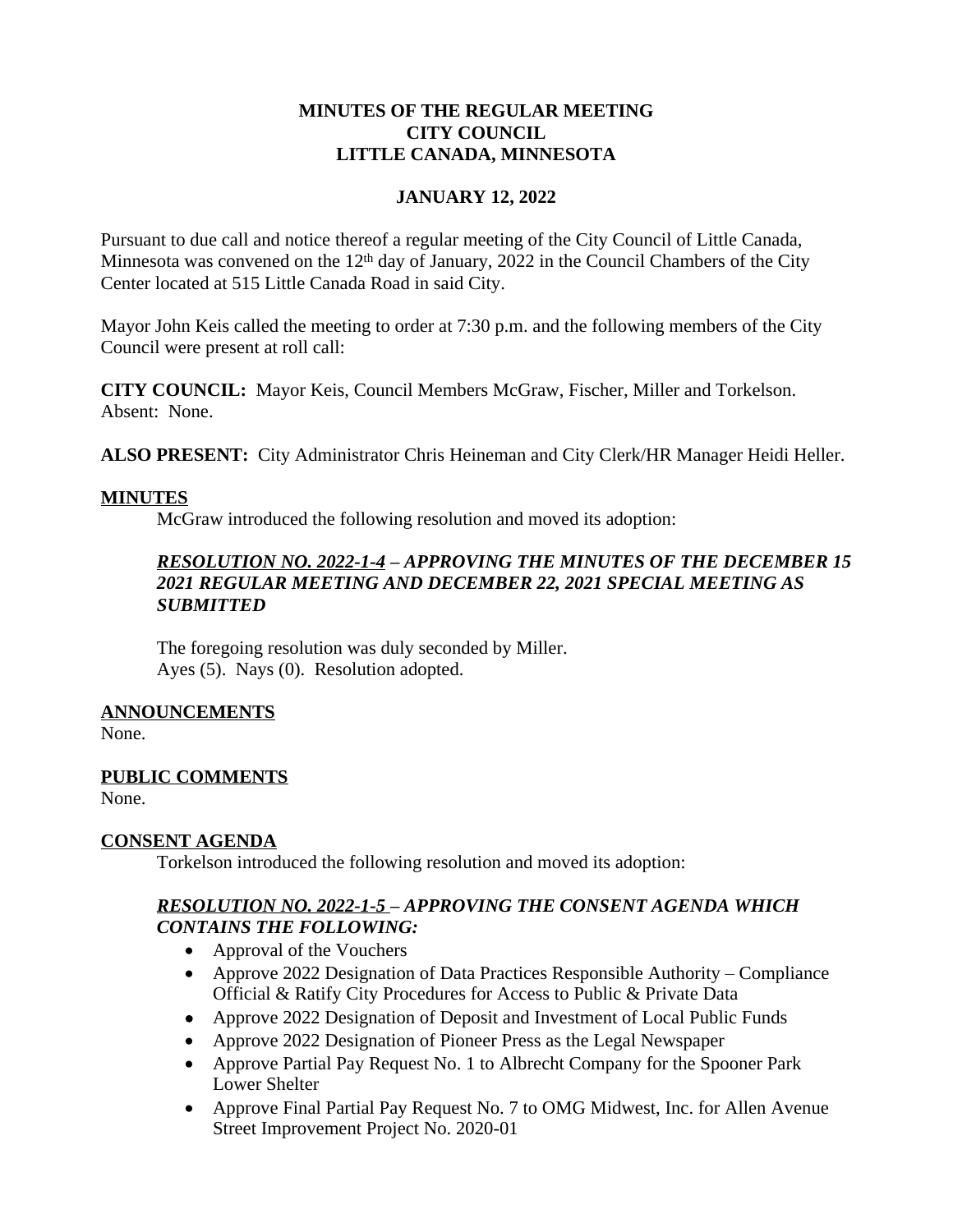## **MINUTES CITY COUNCIL JANUARY 12, 2022**

 Approve 2022 Health Insurance and Opt-Out Employee Benefits and Amend Personnel Policy to Add an Opt-Out Benefit for Part-time Employees Eligible for Health Insurance

The foregoing resolution was duly seconded by Fischer. Ayes (5). Nays (0). Resolution adopted.

### **ECONOMIC DEVELOPMENT AUTHORITY MEETING**

At this point in the meeting, the City Council temporarily adjourned and convened as the Economic Development Authority.

McGraw introduced the following resolution and moved its adoption:

## *RESOLUTION NO. 2022-1-6 – RECESSING THE CITY COUNCIL MEETING AND CONVENING AS THE ECONOMIC DEVELOPMENT AUTHORITY*

The foregoing resolution was duly seconded by Miller. Ayes (5). Nays (0). Resolution adopted.

## **EDA - 2022 ELECTION OF OFFICERS**

The City Administrator explained that City Council members are also the Economic Development Authority officers and are annually appointed. He stated the annual budget is typically at \$0.

Fischer asked what would cause money to put money into this budget. The City Administrator explained that adopting a higher budget would enable the EDA to be proactive on economic development efforts. He stated that since the City Council is the EDA, funds can be moved in and out of this budget.

Fischer introduced the following resolution and moved its adoption:

## *RESOLUTION NO. 2022-1-7 – APPOINTING THE FOLLOWING ECONOMIC DEVELOPMENT AUTHORITY OFFICERS FOR 2022 AND ADOPT THE 2022 BUDGET AT \$0*

*John Keis, President Teresa Miller, Vice President Mike McGraw, Treasurer Chris Heineman, Assistant Treasurer Chris Heineman, Secretary Tom Fischer, Director Christian Torkelson, Director*

The foregoing resolution was duly seconded by Keis. Ayes (5). Nays (0). Resolution adopted.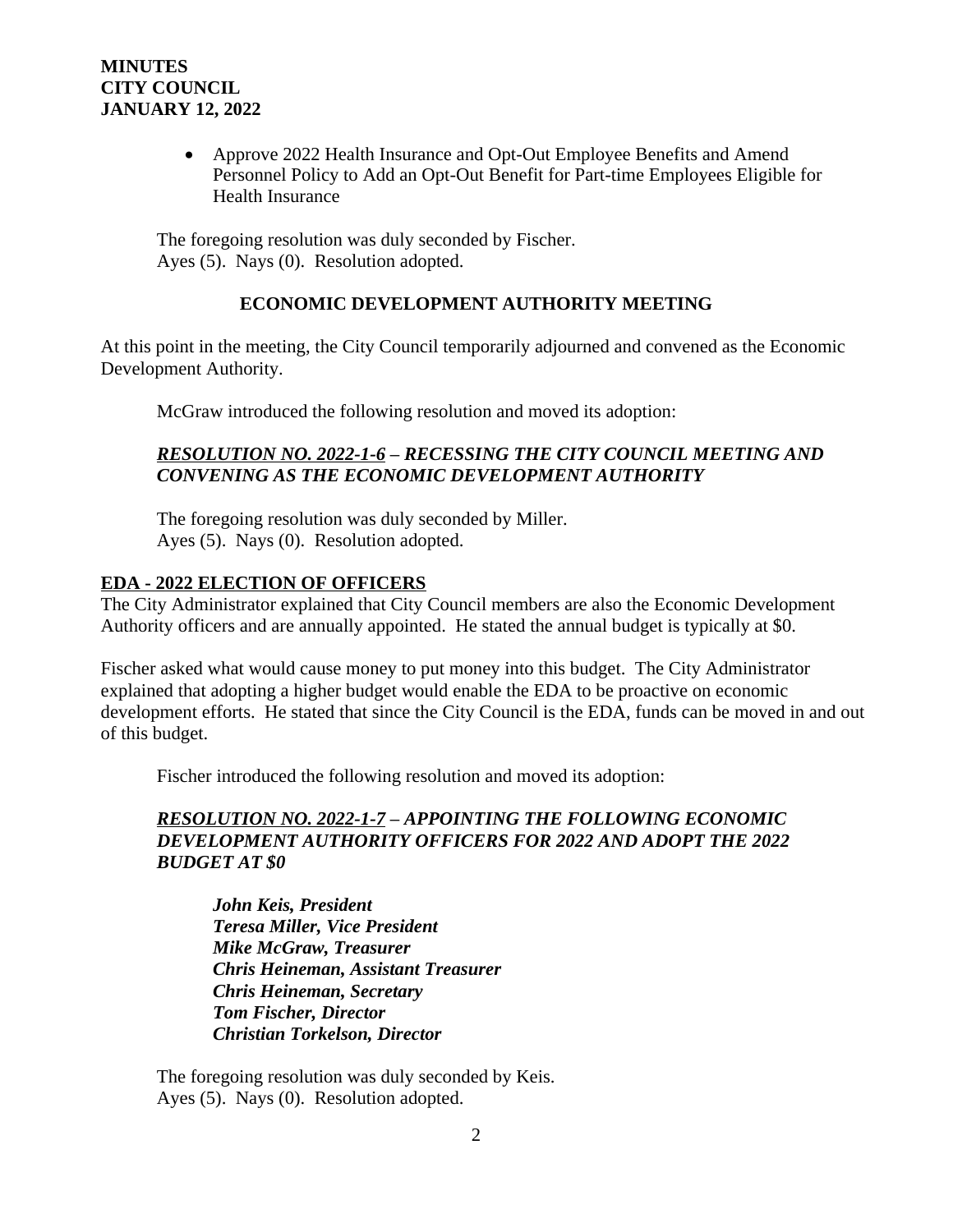Fischer introduced the following resolution and moved its adoption:

## *RESOLUTION NO. 2022-1-8 – ADJOURNING THE ECONOMIC DEVELOPMENT AUTHORITY MEETING AND RECONVENING AS THE CITY COUNCIL*

The foregoing resolution was duly seconded by McGraw. Ayes (5). Nays (0). Resolution adopted.

## **NEW TATTOO/BODY ART LICENSE FOR OVERTIME TATTOO COLLECTIVE AT 37 LITTLE CANADA ROAD EAST**

The City Clerk reported that David Thao is proposing to open a new tattoo business in the Thunder Ball Mall at 37 Little Canada Road East. She stated that Mr. Thao has submitted all of the required application materials and the fee for a Tattoo/Body Art city license, and is waiting to receiving his state establishment license. The City Clerk noted that the city license will not be issued until staff receives a copy of the state tattoo establishment license for this business. She stated that the City Code allows for one tattoo business license to be issued at a time and there are currently no licenses issued to a tattoo business.

Torkelson introduced the following resolution and moved its adoption:

## *RESOLUTION NO. 2022-1-9 – APPROVE A NEW TATTOO BUSINESS LICENSE FOR DAVID THAO, OWNER OF OVERTIME TATTOO COLLECTIVE AT 37 LITTLE CANADA ROAD EAST FOR THE PERIOD JANUARY 1, 2022 TO JUNE 30, 2022, CONTINGENT ON SUBMITTING HIS STATE OF MN TATTOO LICENSE*

The foregoing resolution was duly seconded by Miller. Ayes (5). Nays (0). Resolution declared adopted.

# **2022 COUNCIL COMMITTEE APPOINTMENTS**

The City Clerk reported that staff report contains the list of who held the positions in 2021 and suggested appointments for 2022. She noted that there are no suggested changes this year. The City Administrator recommended adding a representative for the Historical Society since they will be doing long-range planning this year.

Keis introduced the following resolution and moved its adoption:

## *RESOLUTION NO. 2022-1-10 – APPROVING THE FOLLOWING APPOINTMENTS FOR THE CITY OF LITTLE CANADA IN 2022:*

- *TOM FISCHER AS ACTING MAYOR*
- *TERESA MILLER AS RAMSEY COUNTY LEAGUE OF LOCAL GOVERNMENTS BOARD MEMBER AND JOHN KEIS AS ALTERNATE;*
- *MIKE MCGRAW AS CABLE TV COMMISSION REPRESENTATIVE AND CHRISTIAN TORKELSON AND CHRIS HEINEMAN AS ALTERNATES;*